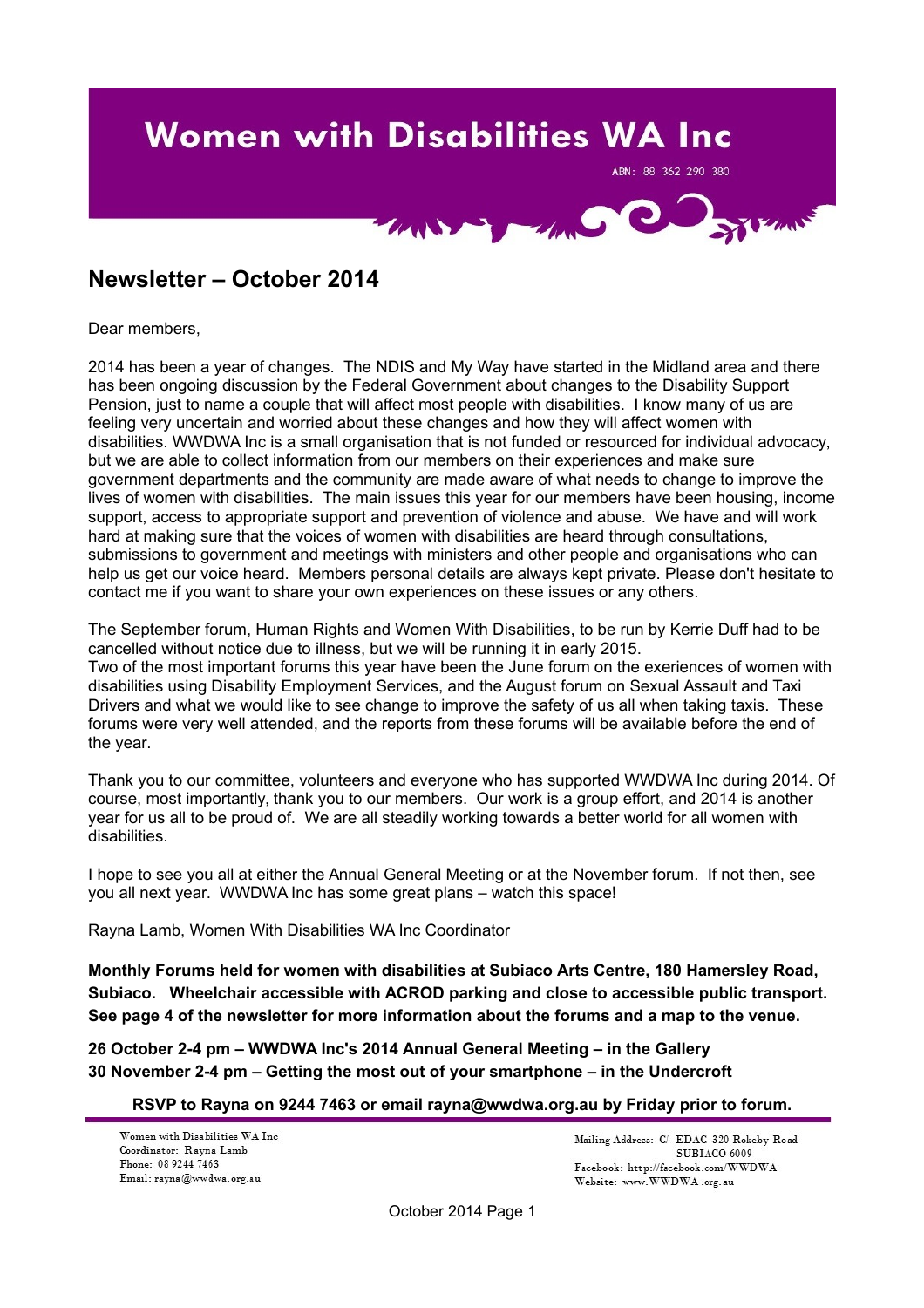### **WA ID Photo Card**

To provide the Western Australian community with an additional secure form of photographic identification, a photo card is now available. The new photo card has the same level of integrity as a drivers' licence and is recognised by DoT as a form of photographic identification. It's a voluntary card that will assist people who do not hold a driver's licence or passport in conveniently proving their identity. The photo card will be of great benefit to young people, persons with disability and senior citizens who do not hold a driver's licence or passport, in being able to prove who they are. The identity card will enable senior citizens that no longer drive but annually renew their driver's licence for identity purposes to simplify their life and get a five year photo card instead. The photo card replaced the proof of age card, new proof of age cards are no longer being issued. Current proof of age card holders who lose or damage their card, will be able to replace that document until 31 December 2014. A photo card provides anyone aged 16 years or over with a recognised form of personal identity, primarily for use in accessing licensed premises in Western Australia. Find out how to obtain a photo card, or order a replacement.

How to Apply:

To apply for a photo card, applicants will need to visit a Driver and Vehicle Services or Department of Transport centre or agent (some Australia Post shops) with an approved combination of five original documents to verify their full name, date of birth and current residential address.

For more information visit:

### [www.transport.wa.gov.au/licensing/proof-of-identity.asp](http://www.transport.wa.gov.au/licensing/proof-of-identity.asp)

or call 13 11 56

# **DNew Mental Health Advocacy Group**

Consumers of Mental Health Western Australia - Coordinating, promoting and supporting the consumer voice in mental health and the wider community

9321 4994

### [www.comhwa.org.au](http://www.comhwa.org.au/)

# **Now Available: Submission To The Senate Inquiry Into Domestic Violence**

This joint submission to the 'Senate Inquiry Into Domestic Violence In Australia', has been written by Carolyn Frohmader (Women With Disabilities Australia) with contribution from Jess Cadwallader (people With Disability Australia) for and on behalf of Women With Disabilities Australia (WWDA); First People's Disability Network Australia (FPDNA); People With Disability Australia (PWDA); Children With Disability Australia (CDA); and the National Ethnic Disability Alliance (NEDA).

The Submission addresses the terms of reference for the Senate Inquiry, and examines: a) the prevalence and impact of domestic violence; b) factors contributing to the levels of domestic violence; c) the adequacy of policy and community responses to domestic violence; d) the effects of policy decisions on the ability of people with disability to escape domestic violence; and, e) how the Federal Government can eliminate violence against women.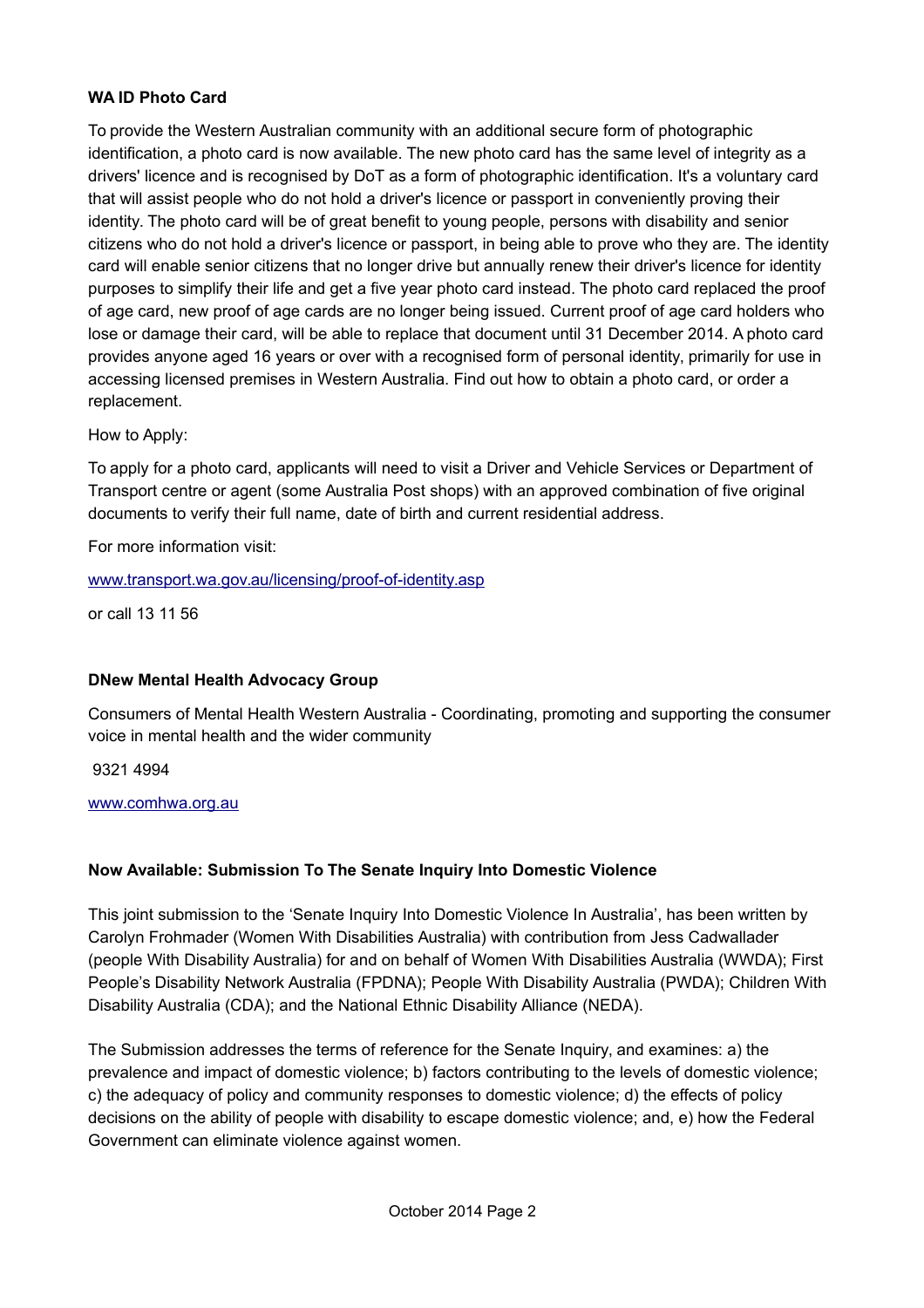The Submission includes twelve recommendations, including for example, the urgent need for the Australian Government to commission and fund a National Public Inquiry into Violence Against People with Disability in Institutions, with a specific focus on the gendered nature of such violence, and the multiple forms of violence perpetrated against people with disability in such settings.

This Joint Submission from National Cross-Disability Disabled People's Organisations (DPO's) into the 'Senate Inquiry into Domestic Violence in Australia', is now available on WWDA's website in both PDF and Word formats.<http://wwda.org.au/>

# **Self Advocacy and Peer Support WA presents their annual International Day of People with Disability Event!**

Poetry, Real Life and Freedom - come down to the Northbridge Piazza on Wednesday December 3rd, international Day of People with Disability from 2 pm to 5 pm for entertainment, art, poetry, cheers, a soapbox .... And.... Rudely Interrupted.... International pop band. All done by and for people with disability. This our day so we are taking it and making it ours. Join us!

To become involved or for more information about Self Advocacy and Peer Support WA go to <http://selfadvocacyandpeersupportwa.weebly.com/>If you would like to perform at the event or would like to help organise it please contact Samantha Jenkinson on [sam@wheelycreek.net](mailto:sam@wheelycreek.net) or phone 0412 887 674

## **Come and DisCo in December!**

DisCo is an exhibition with a difference – the lead artist is a woman with a disability, and the title is derived from the United Nations Conventions on the Rights of Persons with Disabilities (Disability Convention). The thirty five works are taken from stories from people with disability about each article of the Convention – the body of work is a reminder of our national scorecard around disability rights. The event will be held from December 1 (opening) to December 10, at the Niche.

A tandem event, to be held on Wednesday December 10, will see leading Western Australians with disability and other critical thinkers explore 'Dangerous Ideas in Disability'. This event will challenge traditional and current 'disability sector ideals' – no idea is too daring or provocative. A number of disability leaders will take to the stage for discussion and debate on the most confronting and controversial topics in the disability sector today.

Text or call Samantha Connor on 0400 890 571 or email [yellowsubmarinedownunder@gmail.com](mailto:yellowsubmarinedownunder@gmail.com) for more details in November.

# **Resource: Working with the United Nations Human Rights Programme: A Handbook for Civil Society**

This publication is addressed to people who, every day in every part of the world, contribute to the promotion and protection of human rights, and it ultimately aims at enabling more people to access and make claim to their human rights through effective use of United Nations human rights bodies and mechanisms.

Download at:<http://www.ohchr.org/EN/AboutUs/CivilSociety/Pages/Handbook.aspx>